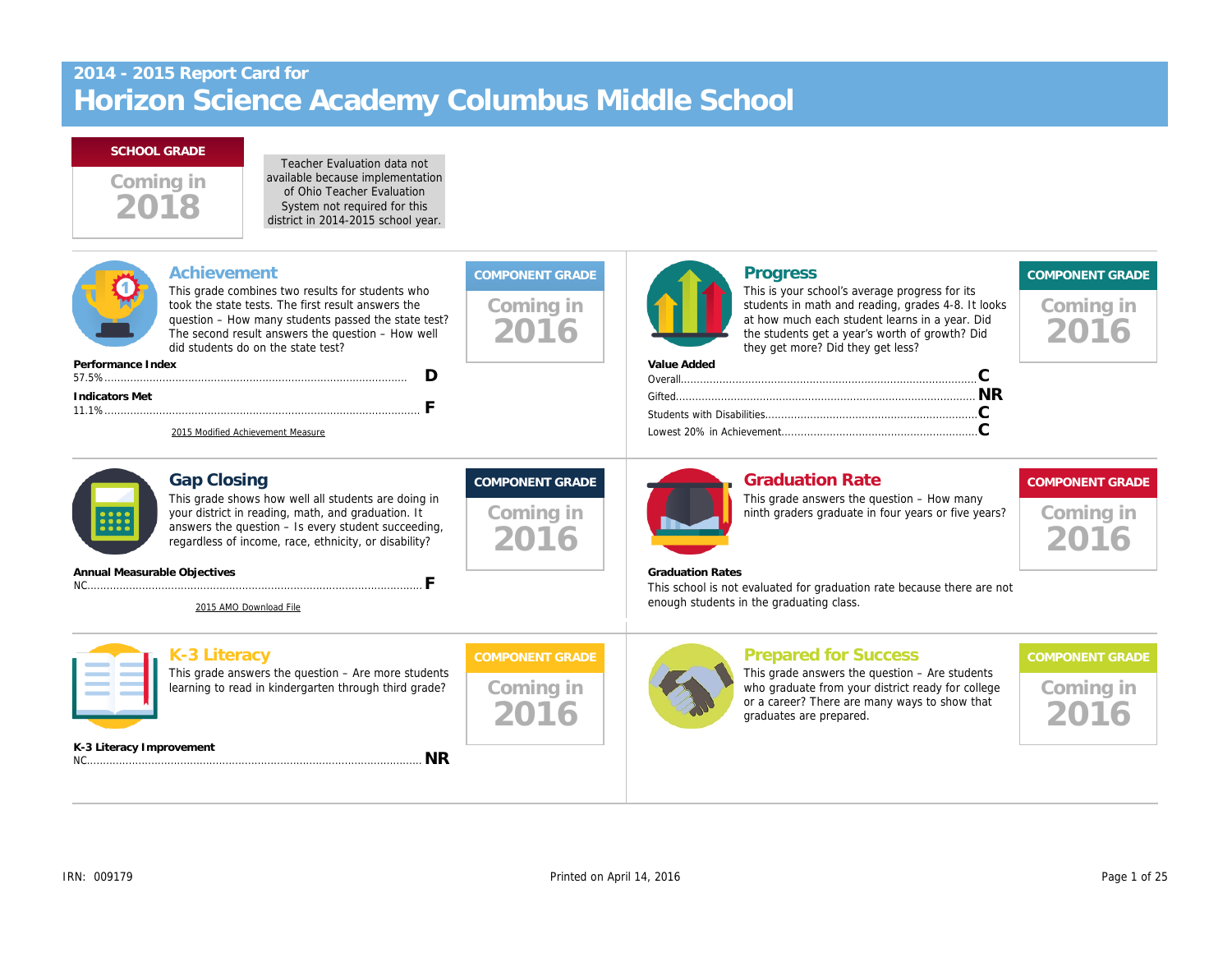### Achievement

This grade combines two results for students who took the state tests. The first result answers the question – How many students passed the state test? The second result answers the students passed the state test? The second result answers the  $q$ uestion – How well did students do on the state test?



#### Performance Index

The Performance Index measures the test results of every student, not just those who score proficient or higher. There are six levels on the index and districts receive points<br>for every student in each of these levels. The higher the achievement level the more<br>the points awarded in the district's index. Th improving the performance of all students, regardless of achievement level.

#### Performance Index

D

| Achievement<br>Level | Pct of<br><b>Students</b> |   | Points for<br>this Level |     | Points<br>Received |
|----------------------|---------------------------|---|--------------------------|-----|--------------------|
| Advanced Plus        | 0.0                       | x | 1.3                      | $=$ | 0.0                |
| Advanced             | 0.7                       | x | 1.2                      | $=$ | 0.8                |
| Accelerated          | 14.5                      | x | 11                       | $=$ | 15.9               |
| Proficient           | 24.1                      | x | 1.0                      | $=$ | 24.1               |
| Basic                | 33.3                      | x | 0.6                      | $=$ | 20.0               |
| Limited              | 27.3                      | x | 0.3                      | $=$ | 8.2                |
| Untested             | 0.2                       | x | 0.0                      |     | 0.0                |
|                      |                           |   |                          |     | 69.0               |



|       | $A = 90.0 - 100.0\%$ |
|-------|----------------------|
|       | $B = 80.0 - 89.9%$   |
| $C =$ | 70.0 - 79.9%         |
| D =   | $50.0 - 69.9%$       |
| F =   | $0.0 - 49.9%$        |

Performance Index Trend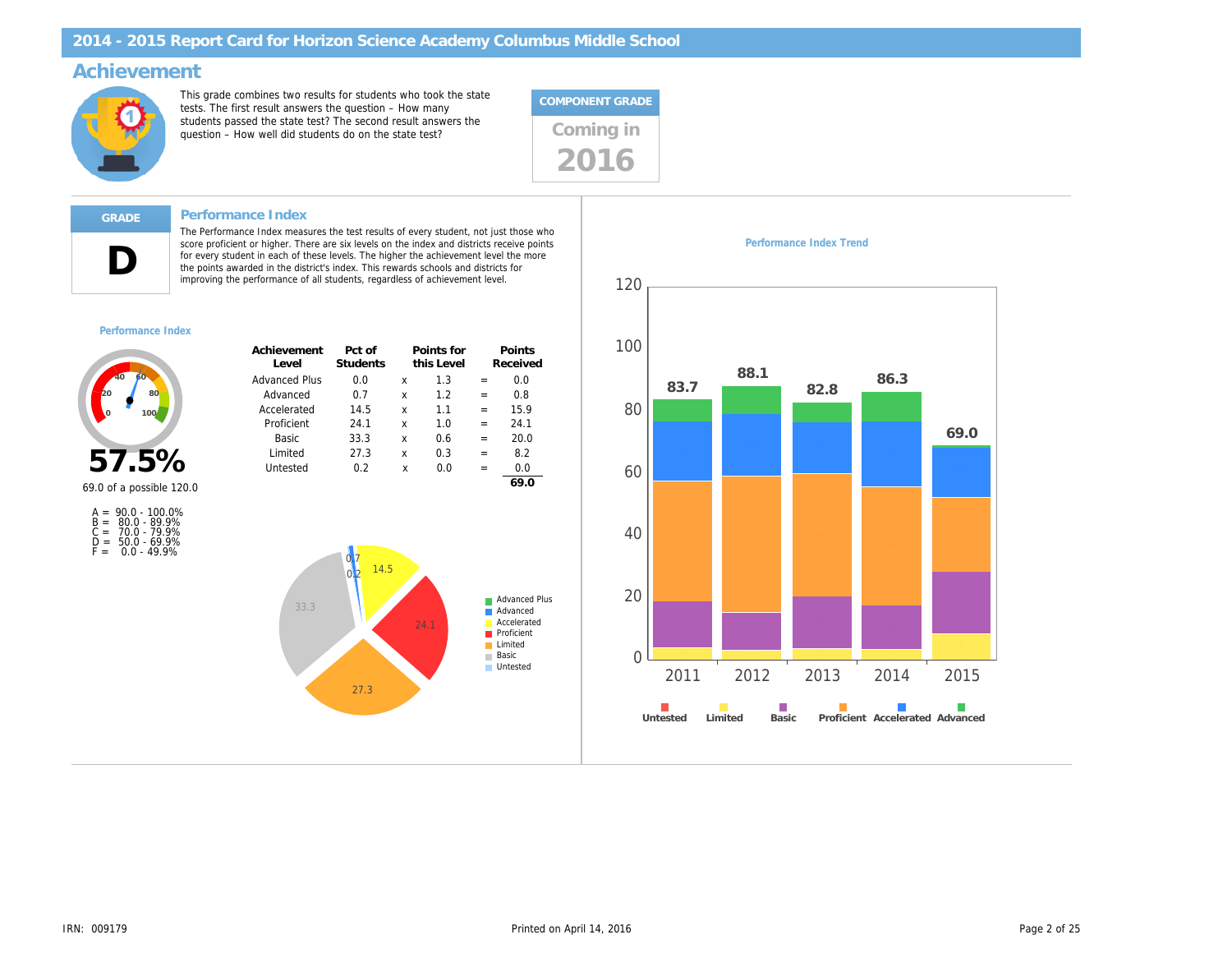#### Indicators Met



Indicators Met measures the percent of students who have passed state tests. It also includes the gifted indicator. Test results are reported for each student in a grade and subject.

#### Indicators Met %

 $11.1\%$ A =<br>B =<br>C =<br>D =<br>F = 90.0 - 100.0% 80.0 - 89.9% 70.0 - 79.9% 50.0 - 69.9% 0.0 - 49.9%

This school does not have enough test results in 3rd, 4th, or 5th grade to display this table.

| Grades 3-5                                |           | Grades 6-8         |       |  |               | <b>Ohio Graduati</b> |
|-------------------------------------------|-----------|--------------------|-------|--|---------------|----------------------|
|                                           |           | Mathematics        | 30.1% |  |               |                      |
| ool does not have                         | 6th Grade | Reading            | 40.7% |  | enough Ohio G | This school doe      |
| est results in 3rd,<br>n grade to display |           | Social Studies     | 30.9% |  |               | Test results to d    |
| his table.                                | 7th Grade | Mathematics        | 37.4% |  |               | table                |
|                                           |           | Reading            | 45.3% |  |               |                      |
|                                           |           | <b>Mathematics</b> | 43.8% |  |               |                      |
|                                           | 8th Grade | Reading            | 46.6% |  |               |                      |
|                                           |           | Science            | 34.4% |  |               |                      |
|                                           |           |                    |       |  |               |                      |

GIFTED INDICATOR NC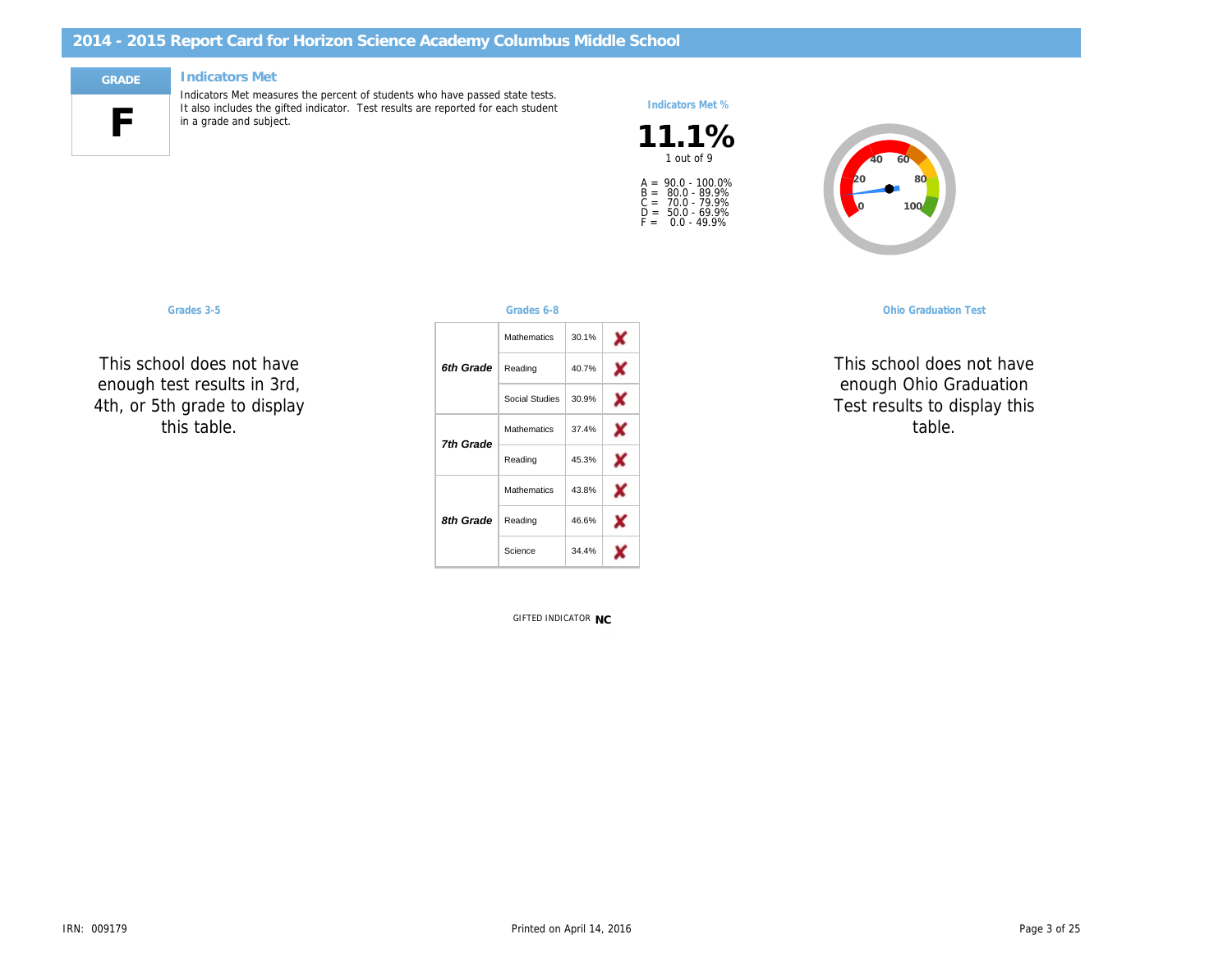Achievement Levels by Grade **Proficient Percent Trend by Grade** Proficient Percent Trend by Grade 3rd Grade

No data returned for this view. This might be because the applied filter excludes all data.

4th Grade

No data returned for this view. This might be because the applied filter excludes all data.

5th Grade

No data returned for this view. This might be because the applied filter excludes all data.

6th Grade 6th Grade 6th Grade 6th Grade 6th Grade 6th Grade 6th Grade 6th Grade 6th Grade 6th Grade 6th Grade

3rd Grade

No data returned for this view. This might be because the appli excludes all data.

4th Grade

No data returned for this view. This might be because the appli excludes all data.

5th Grade

No data returned for this view. This might be because the appli excludes all data.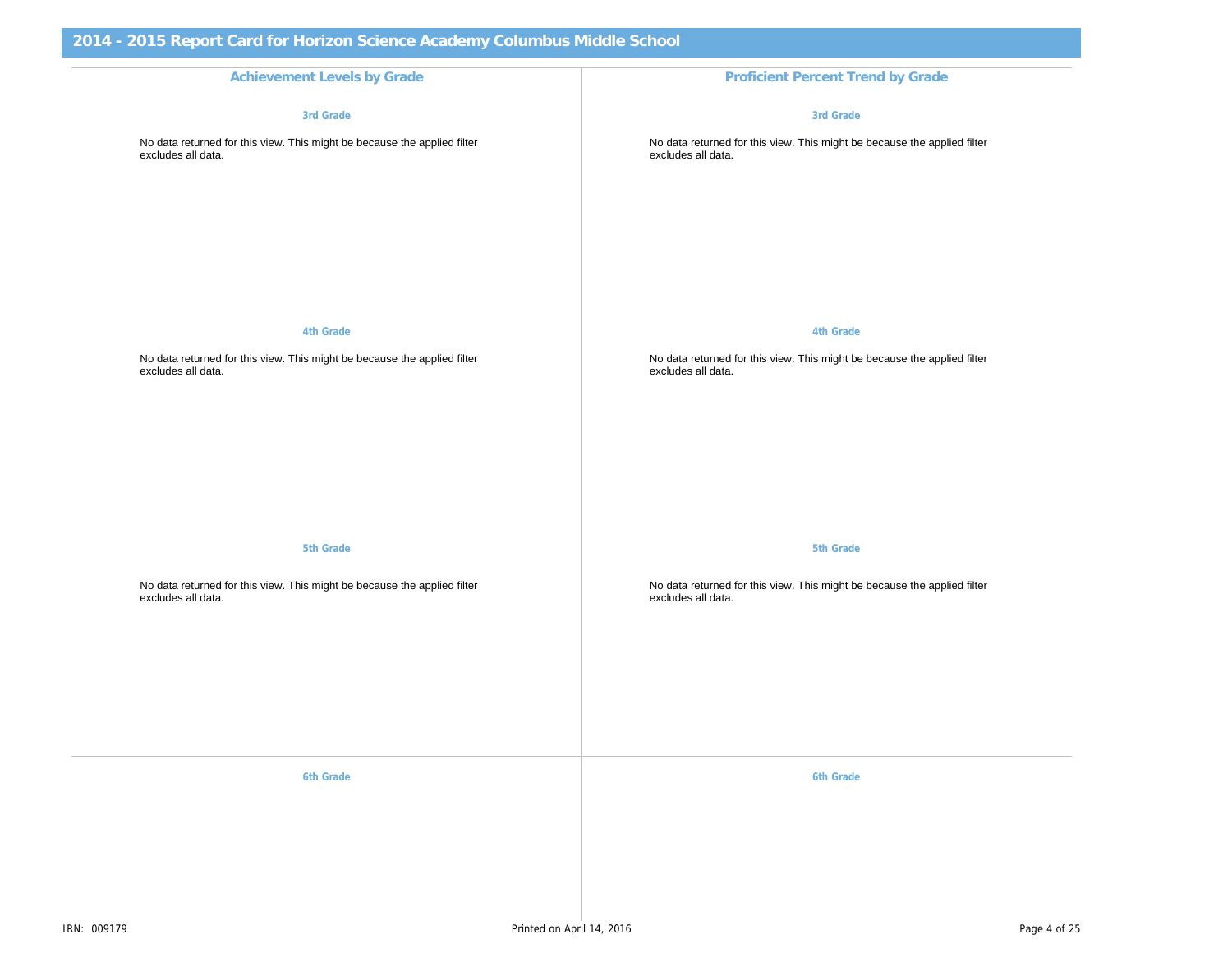| 2014 - 2015 Report Card for Horizon Science Academy Columbus Middle School                     |                                                                                       |
|------------------------------------------------------------------------------------------------|---------------------------------------------------------------------------------------|
|                                                                                                |                                                                                       |
|                                                                                                |                                                                                       |
| 7th Grade                                                                                      | 7th Grade                                                                             |
|                                                                                                |                                                                                       |
|                                                                                                |                                                                                       |
|                                                                                                |                                                                                       |
| 8th Grade                                                                                      | 8th Grade                                                                             |
|                                                                                                |                                                                                       |
|                                                                                                |                                                                                       |
| 10th Grade OGT                                                                                 | 10th Grade OGT                                                                        |
| No data returned for this view. This might be because the applied filter<br>excludes all data. | No data returned for this view. This might be because the appli<br>excludes all data. |
|                                                                                                |                                                                                       |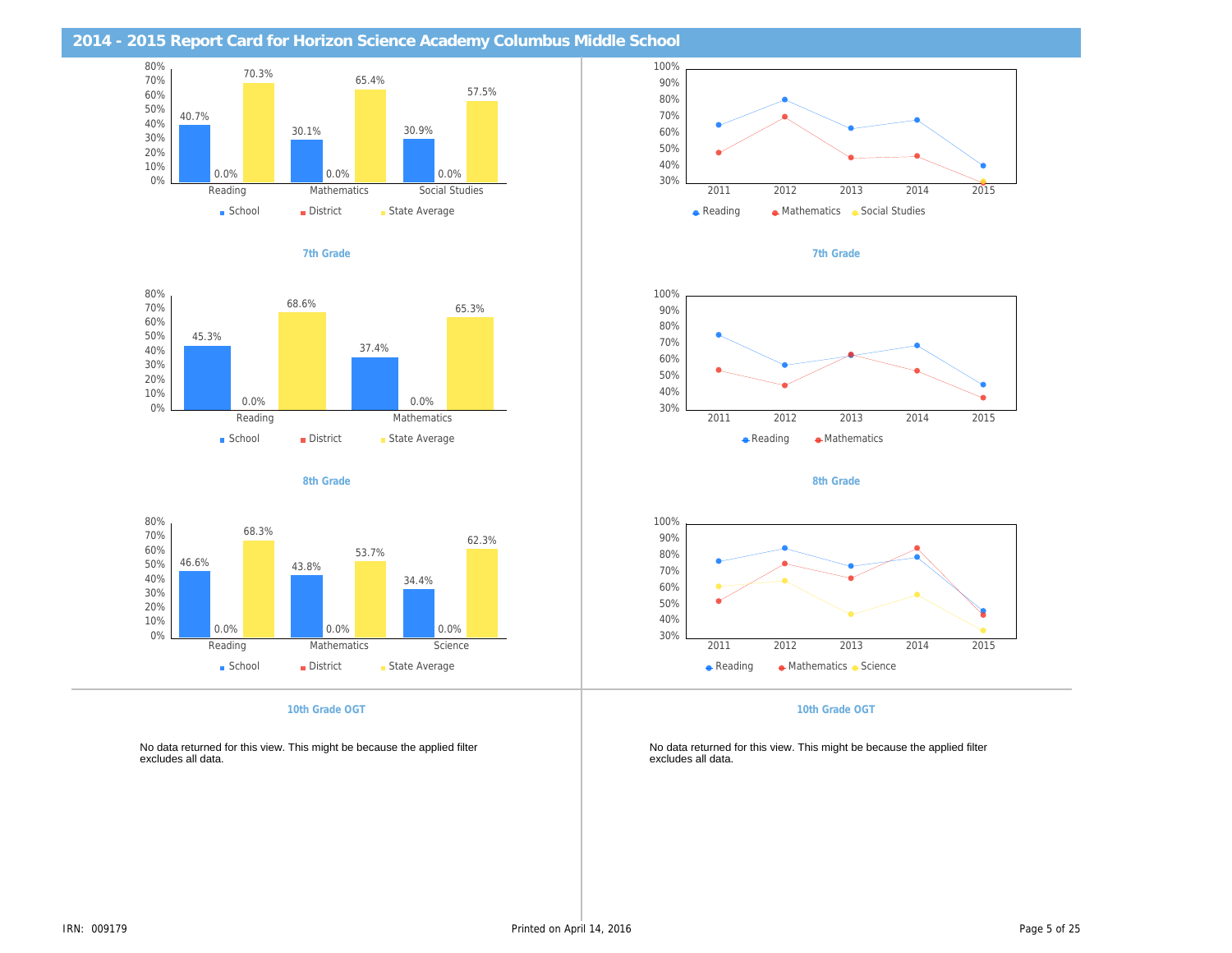11th Grade Cumulative OGT No data returned for this view. This might be because the applied filter excludes all data. No data returned for this view. This might be because the appli<br>excludes all data. 11th Grade Cumulative OGT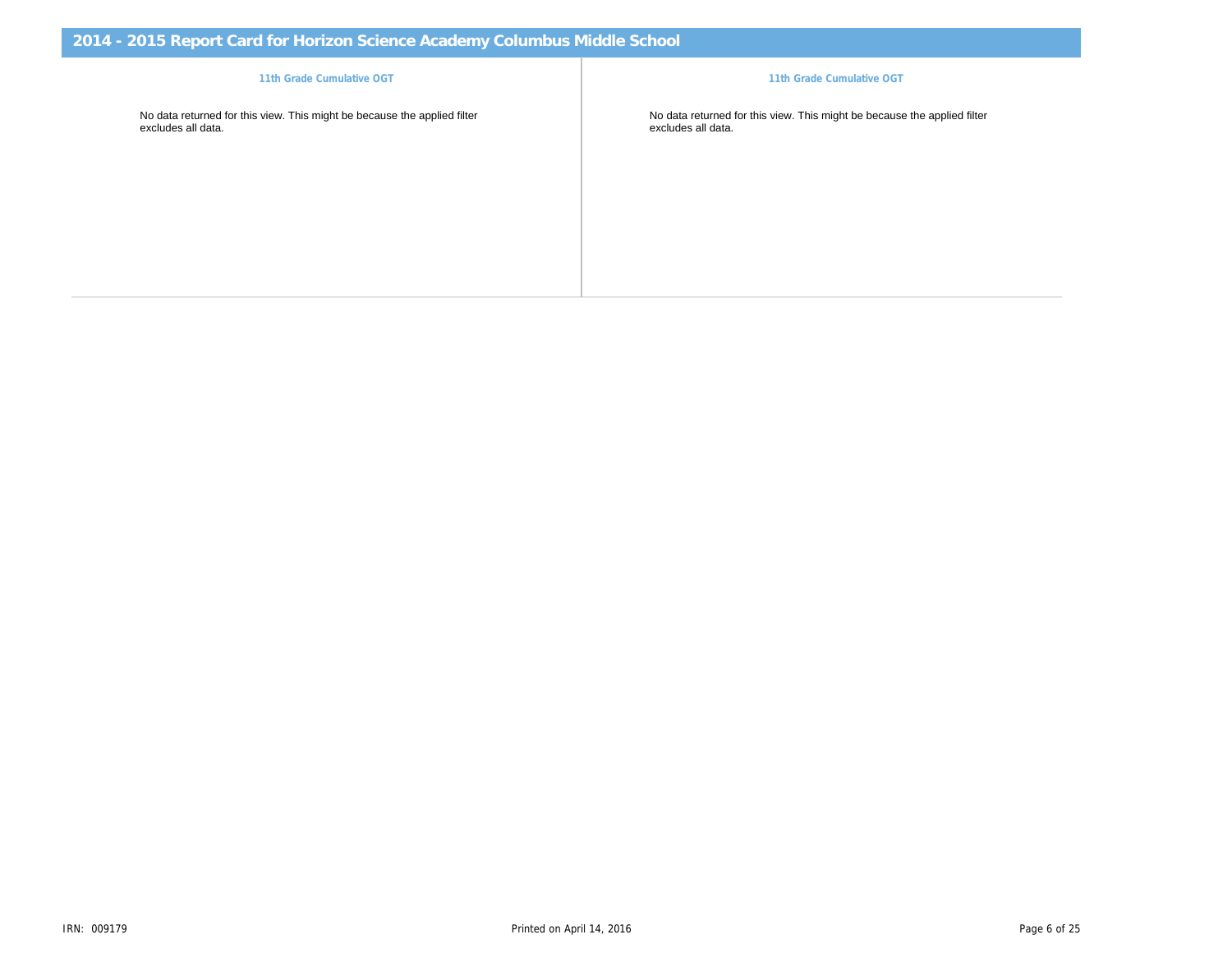# Gifted Students

The Gifted Students data and Indicator highlight the opportunities for and performance of gifted students. The dashboard answers several questions: How many students are identified as gifted and in what categories? How many of those students are receiving gifted services? How well are those gifted students performing? The Gifted Indicator measures whether opportunity and performance expectations are being met for gifted students.

# INDICATOR NC

The Gifted Indicator is derived from three components: Gifted Value Added grade, the Performance Index for gifted students, and a Gifted Inputs score. Gifted Value Added Schools must earn a Gifted Value Added grade of C or better to meet the Gifted Value Added component. Gifted Performance Index Schools with at least 10 unique students in the Gifted Performance Index calculation must score 115.0 or better to meet the Gifted Performance Index component. Gifted Inputs Points are earned based on identification and services provided to gifted students. Schools must earn 40 or more points out of a possible 100 to meet the Gifted Inputs component. Gifted Indicator Final Result The Gifted Indicator is Met if none of the three components are Not Met. Gifted Inputs alone cannot determine the Gifted Indicator, however; if both the Value Added and Performance Index components are NC, then the Gifted Indicator is also NC. NC Total Points: Gifted Inputs Met?: 0.0 Not Met Performance Index: 0.000 Performance Index Met?: NC Value Added Grade: Value Added Met?: NR NC Overview **Performance Index Performance Index Performance Index** 0.0% 0.000 of a possible 120.0 A = 90.0 - 100.0% B = 80.0 - 89.9% C = 70.0 - 79.9% D = 50.0 - 69.9% F = 0.0 - 49.9% Achievement Level Pct of **Students** Advanced Plus 0.0 Advanced 0.0 Accelerated 0.0 Proficient 0.0 Basic 0.0 Limited 0.0 Untested 0.0 The Performance Index cald taken by students identified Math and taking the Math test Super Cognitive abilities re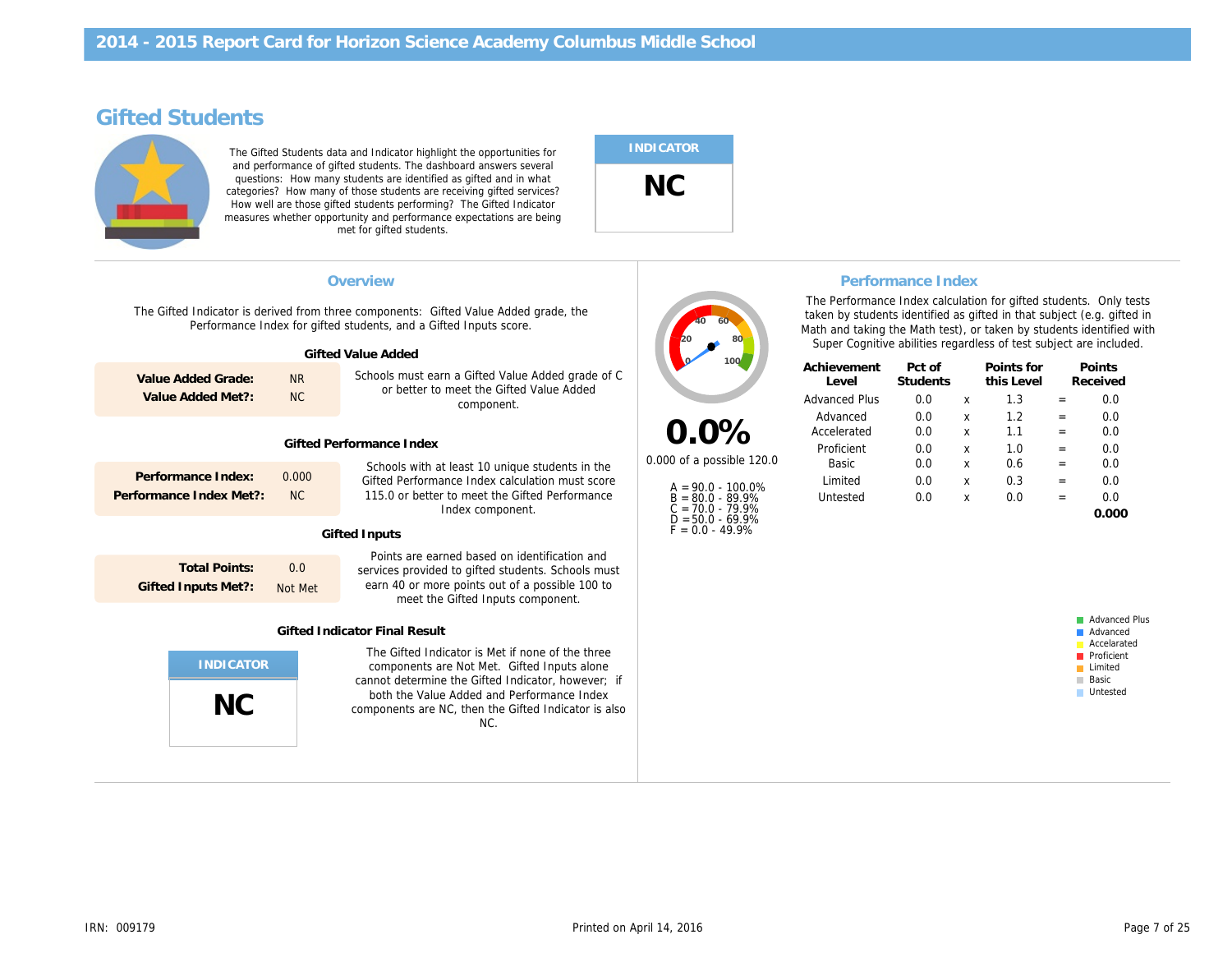# Gifted Indicator

The Gifted Inputs calculation assigns points based on the percentage of students identified and served in eight categories (factors). The points earned for each category are to determination for the Gifted Input component.

Reading, Math, Science, Social Studies, and Superior Cognitive Abilities Visual/Performing Arts and Creative Thinkin

Disadvantaged Students **Minority Students** Minority Students





not receiving services

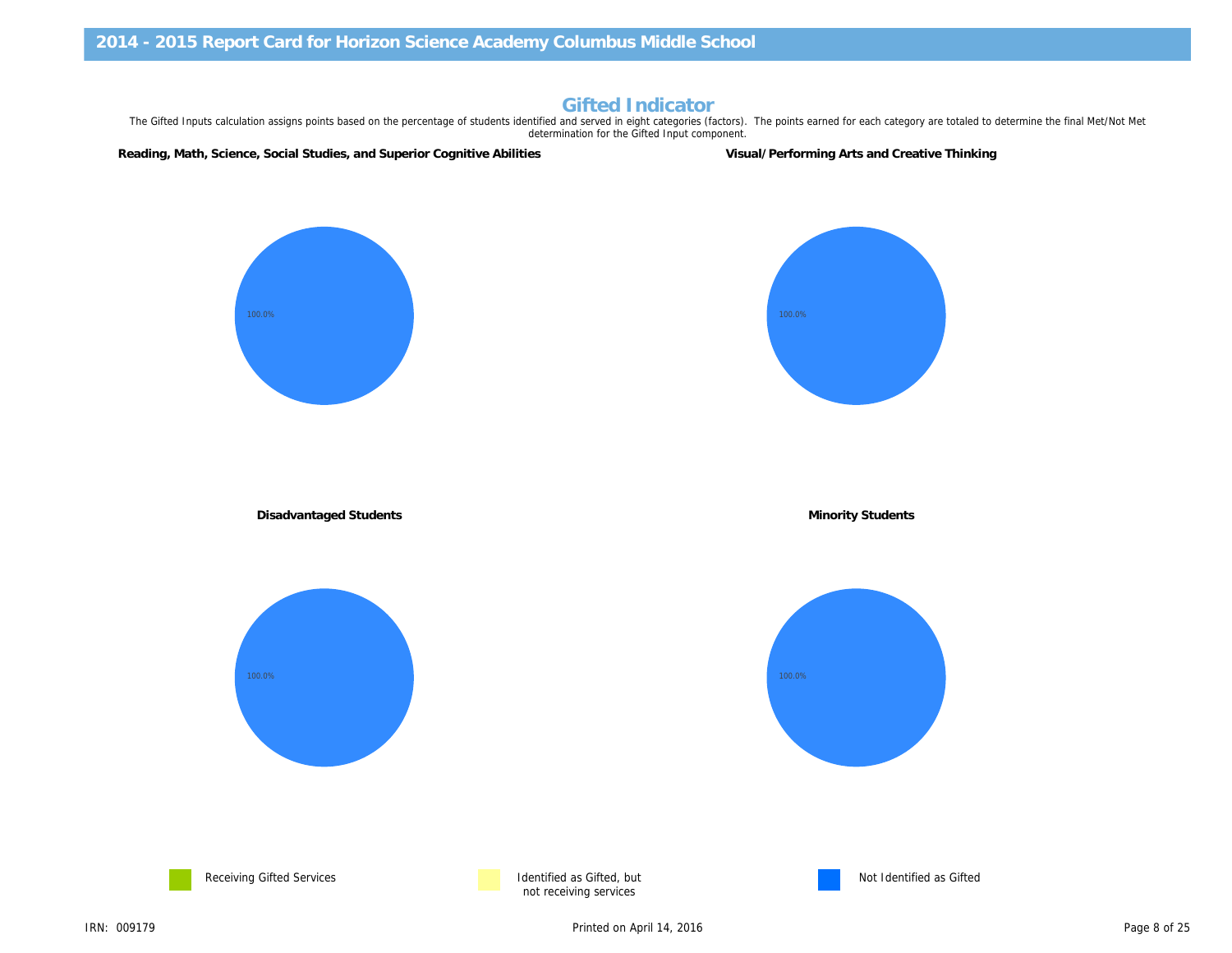# Progress

This is your school's average progress for its students in math and reading, grades 4-8. It looks at how much each student learns in a year. It answers the question – Did the students get a year's worth of growth? Did they get more? Did they get less?





This measures the progress for all students in math and reading, grades 4-8.



#### GRADE Gifted Students

This measures the progress for students identified as gifted in reading, math, and/or superior cognitive ability.

l,

# GRADE Students in the Lowest 20% in Achievement

This measures the progress for students identified as the lowest 20% statewide in reading and math achievement.



GRADE Students with Disabilities

This measures the progress for students with disabilities.

# Coming in 2018

GRADE High School A High School measure of progress will be reported in the 2014-15 school year.

Progress Details

This table shows the Progress scores by test grade and subject, and includes up to

|                    |                          | <b>Progress Scor</b> |
|--------------------|--------------------------|----------------------|
| <b>Test Grade</b>  | English<br>Language Arts | <b>Mathematics</b>   |
| <b>All Grades</b>  | $-1.24$                  |                      |
| 6th Grade          | $-1.25$                  |                      |
| 7th Grade          | 0.90                     |                      |
| 8th Grade          | $-1.86$                  |                      |
| <b>High School</b> | 0.00                     |                      |

Although Progress scores are not assigned letter grades at this level of detail, the grading scale applied at the Overall (All Students, All Tests) level is:

|             | A<br>$=$<br>$B =$<br>C =<br>D = | 2.00<br>1.00<br>$-1.00$<br>$-2.00$ |  |
|-------------|---------------------------------|------------------------------------|--|
| F =<br>bela |                                 |                                    |  |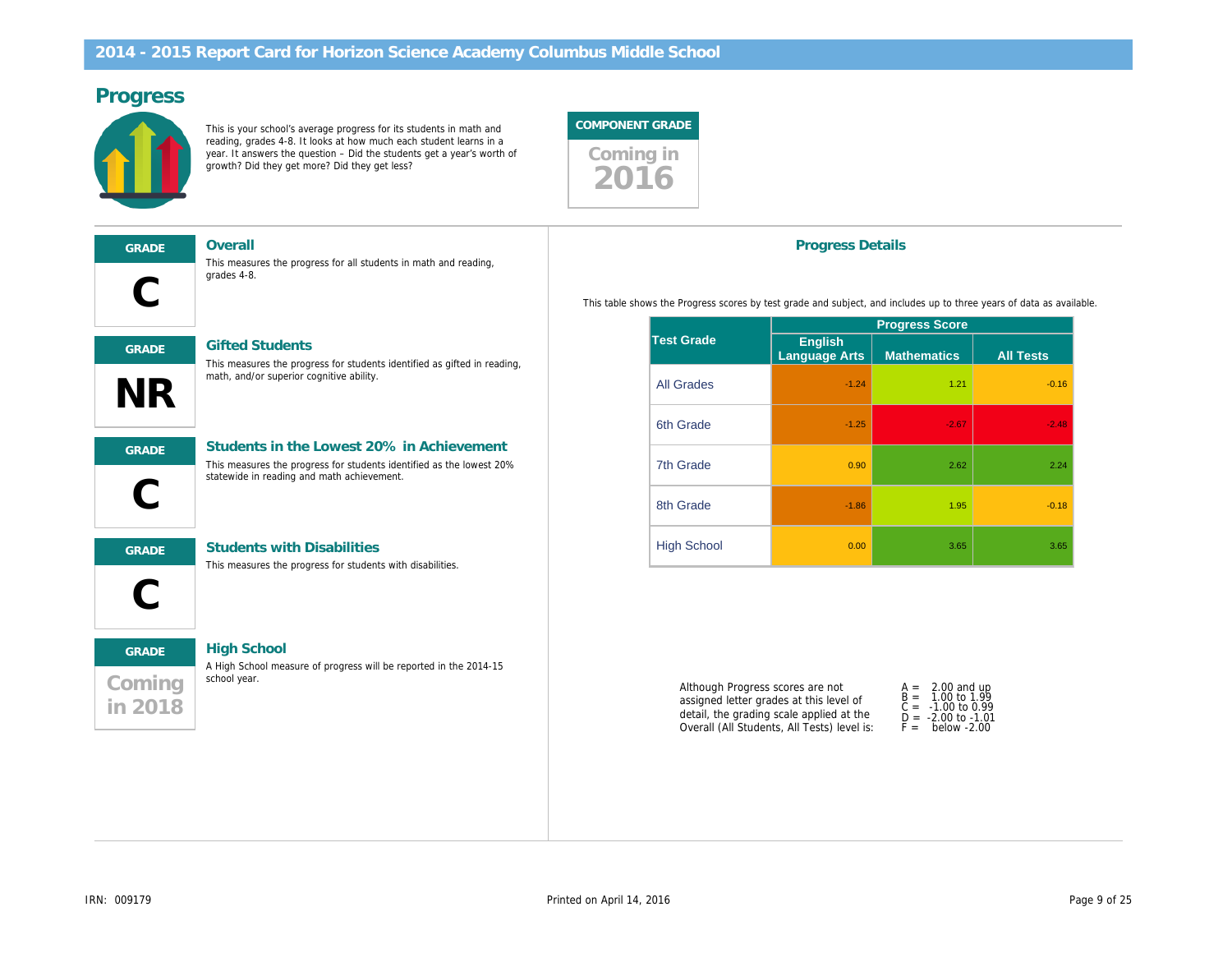

Progress vs. Performance Index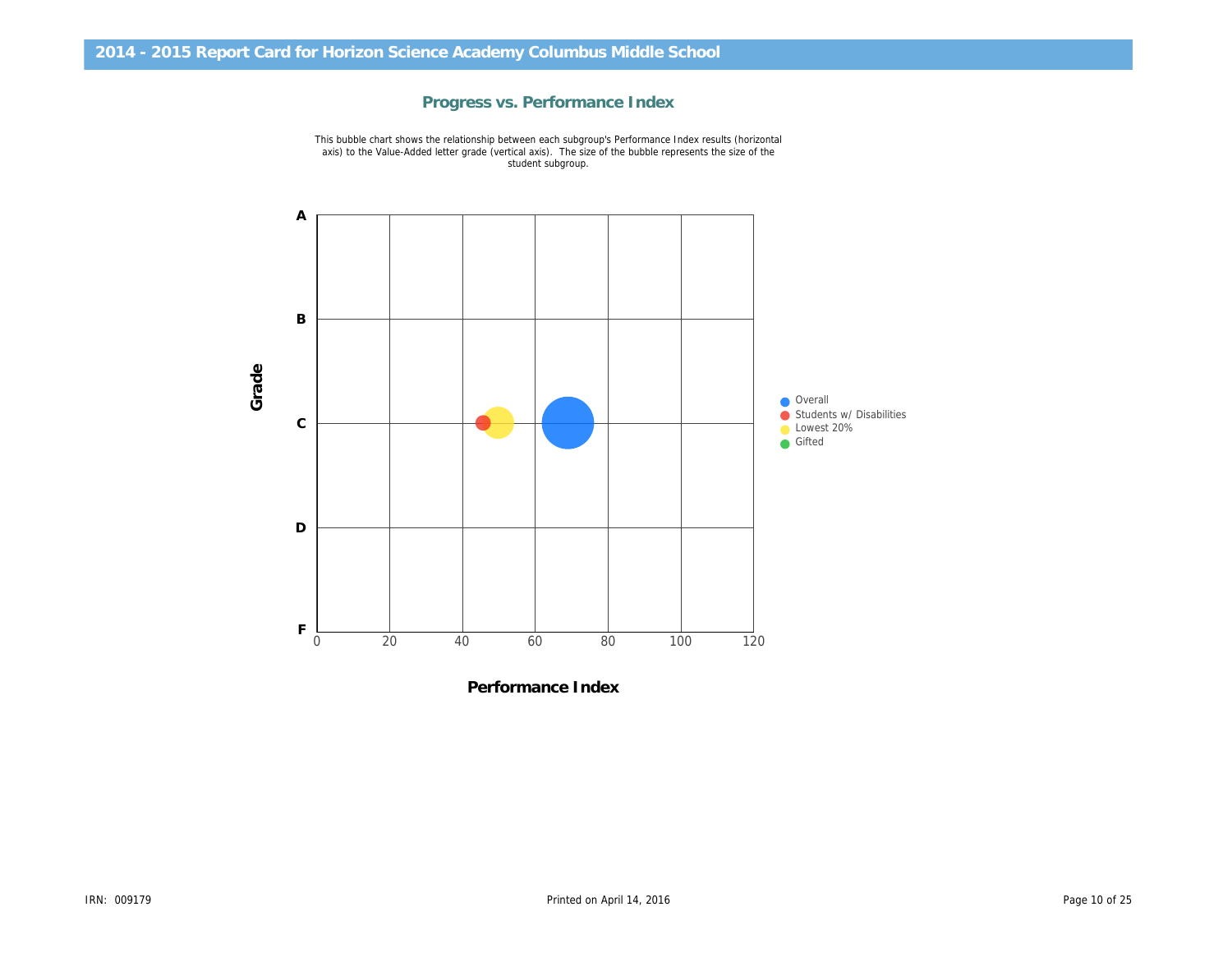# Gap Closing

This grade shows how well all students are doing in your district in reading, math, and graduation. It answers the question – Is every student succeeding, regardless of income, race, ethnicity, or disability? Coming in

### COMPONENT GRADE





AMO Points

#### GRADE Annual Measurable Objectives

Annual Measurable Objectives (AMOs) compare the performance of student groups to a state goal which is displayed as the red line in the following charts. T that goal in reading, math and graduation – and emphasize any achievement gaps that exist between groups. The ultimate goal is for all groups to achieve at

Reading **Math** Graduation Reading Math Graduation Math

This school Objective for G en



The red line on each graph identifies the Annual Measurable Objective. The 2015 AMO for Reading is 71.3%, for Math is 65.0%,<br>.Subgroups with fewer than 30 students are not rated and do not appear on the graphs.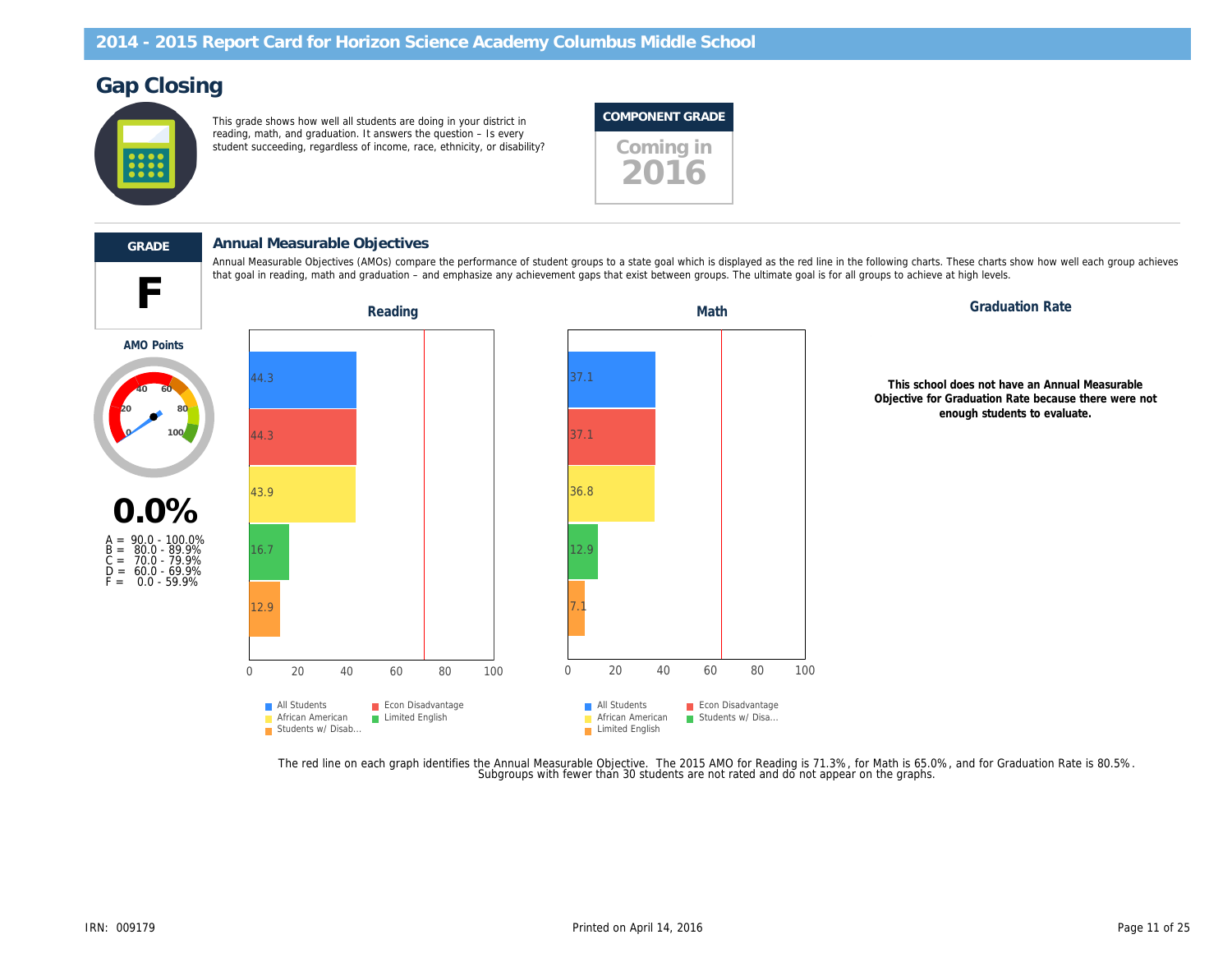# Graduation Rate

This grade represents the percentage of students whom entered the 9th grade and graduated 4 and 5 years later.



This school has not been assigned a grade for Graduation Rate because there were not enough students to evaluate.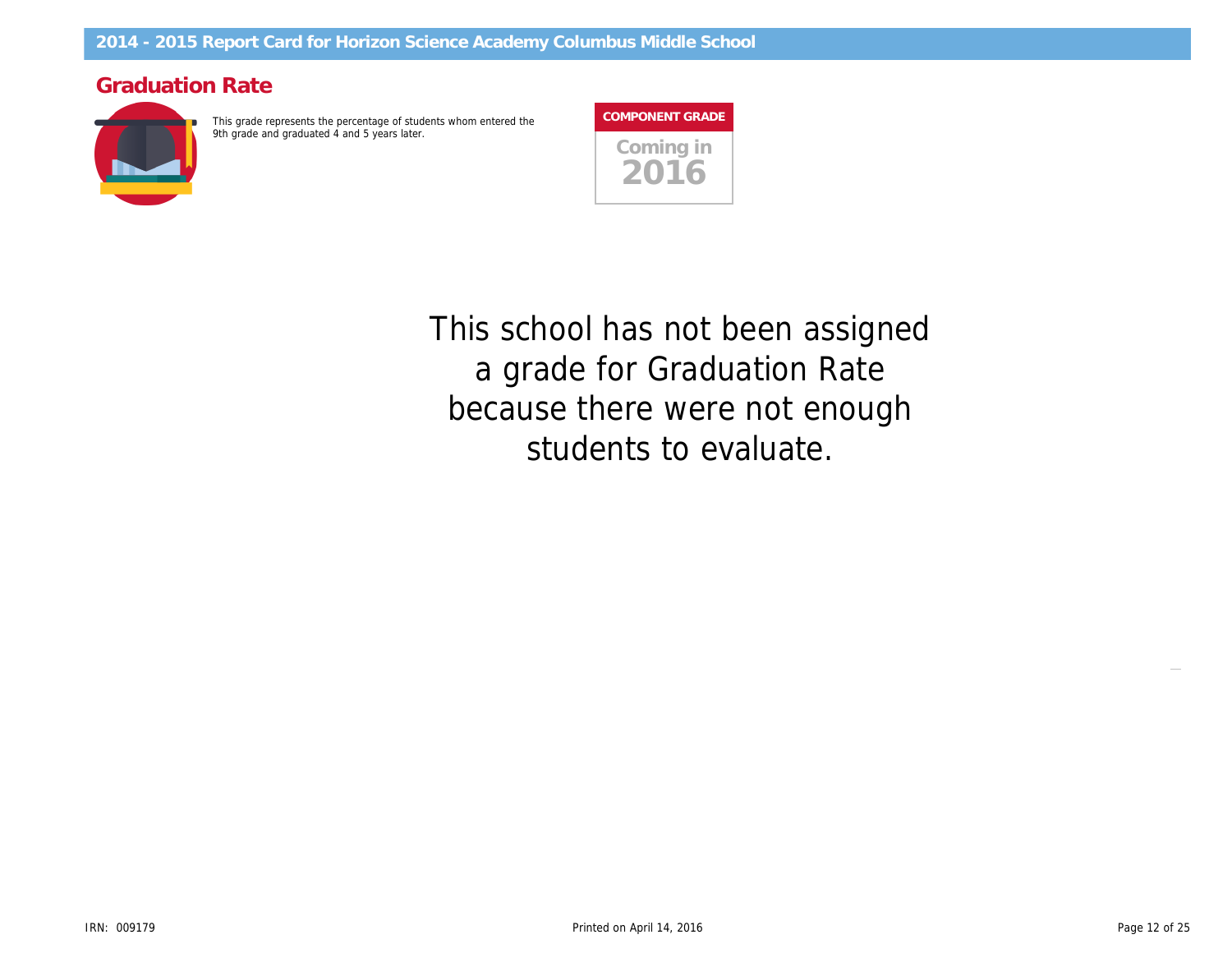would appear in this space cannot The Graduation Rate graph that be displayed because there were not enough students to evaluate.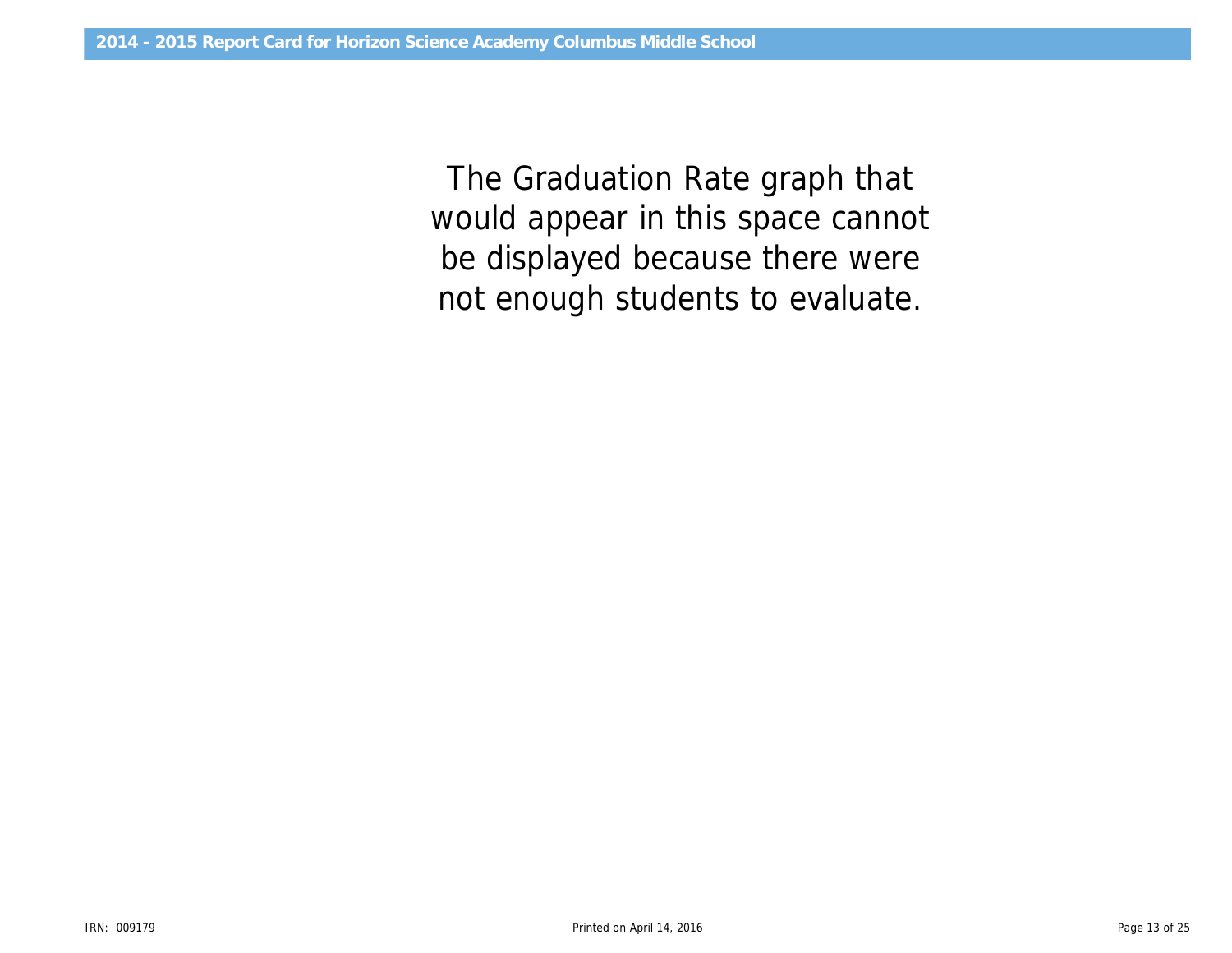# K-3 Literacy

This grade answers the question - Are more students learning to read in kindergarten through third grade?



|                                                                                                                                                                                                                                                 | In Your School                                                                                                                   | <b>Details of Measure</b>                            |
|-------------------------------------------------------------------------------------------------------------------------------------------------------------------------------------------------------------------------------------------------|----------------------------------------------------------------------------------------------------------------------------------|------------------------------------------------------|
|                                                                                                                                                                                                                                                 |                                                                                                                                  | Not On-Track at<br>Improving to<br>Point A<br>at Poi |
| <b>NR</b><br>K-3 Literacy<br>Improvement<br>This data is not displayed<br>because there are not<br>K-3 Literacy was not calculated for this<br>enough students to<br>school because there were not enough<br>evaluate.<br>students to evaluate. | Kindergarten Reading<br>1st Grade Rea<br>to<br>< 10<br>Diagnostic, School<br>Diagnostic, So<br>Year 2013 - 2014<br>Year 2014 - 2 |                                                      |
|                                                                                                                                                                                                                                                 | 2nd Grade Rea<br>1st Grade Reading<br>to<br>< 10<br>Diagnostic, School<br>Diagnostic, So<br>Year 2013 - 2014<br>Year 2014 - 2    |                                                      |
|                                                                                                                                                                                                                                                 | 2nd Grade Reading<br>3rd Grade Rea<br>< 10<br>to<br>Diagnostic, School<br>Diagnostic, So<br>Year 2013 - 2014<br>Year 2014 - 2    |                                                      |
|                                                                                                                                                                                                                                                 | 3rd Grade Rea<br>3rd Grade Reading<br>to<br>< 10<br>OAA, School<br>Diagnostic, School<br>Year 2014 - 2015<br>2014 - 201          |                                                      |
|                                                                                                                                                                                                                                                 | Deduction for 3rd graders who did not pass OAA and we<br>not on a Reading Improvement and Monitoring Plan                        |                                                      |
|                                                                                                                                                                                                                                                 | Totals<br>$<$ 10                                                                                                                 |                                                      |
|                                                                                                                                                                                                                                                 |                                                                                                                                  |                                                      |
|                                                                                                                                                                                                                                                 |                                                                                                                                  |                                                      |
|                                                                                                                                                                                                                                                 |                                                                                                                                  |                                                      |
|                                                                                                                                                                                                                                                 |                                                                                                                                  |                                                      |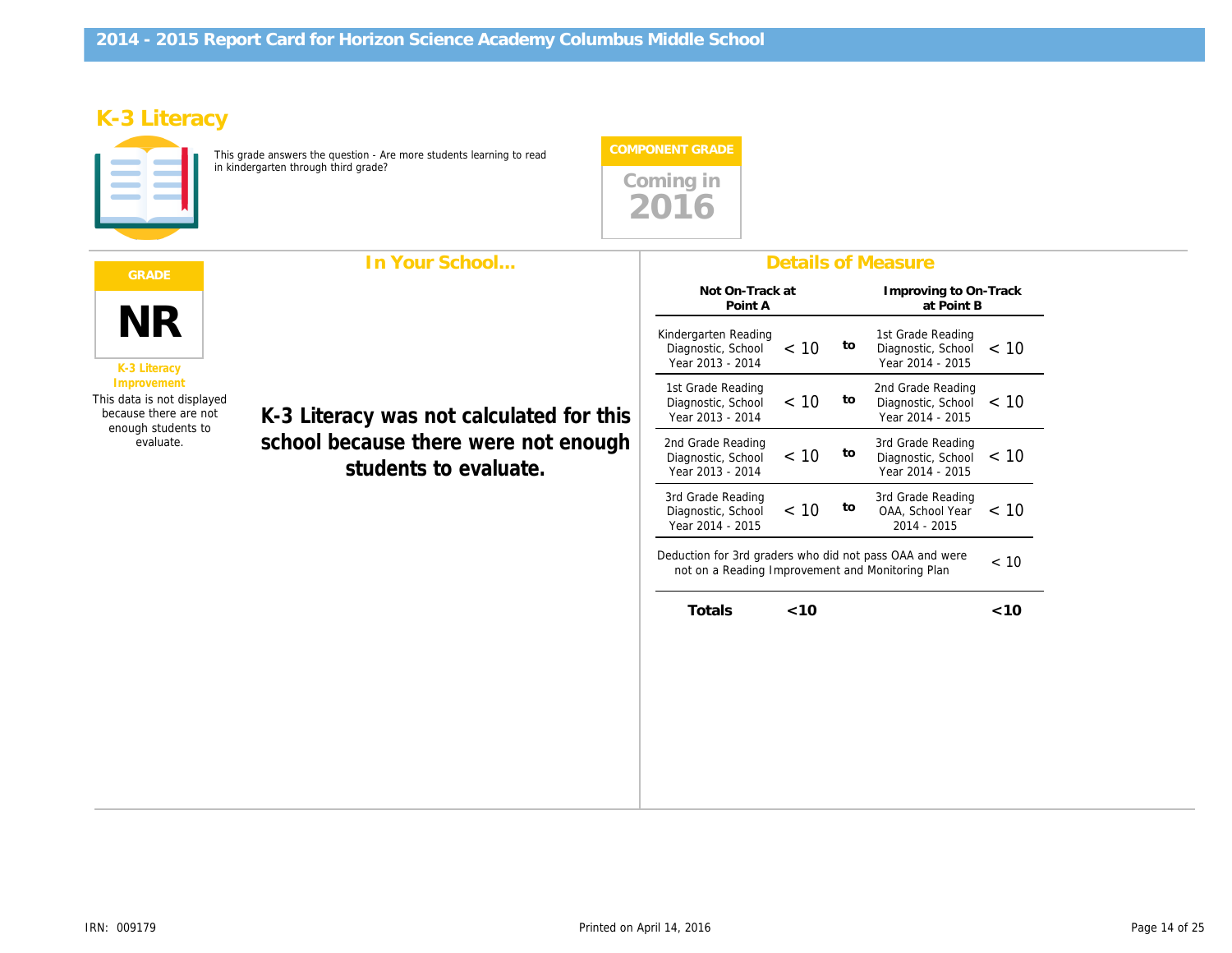| Percentage On-Track in Reading Diagnostic                                                              | Third Grade Reading Gr                                                                                                                                                                                                                                                        |
|--------------------------------------------------------------------------------------------------------|-------------------------------------------------------------------------------------------------------------------------------------------------------------------------------------------------------------------------------------------------------------------------------|
|                                                                                                        | Ohio's Third Grade Reading Guarantee ensure<br>reading before moving on to fourth grade. Scho<br>struggling readers in early grades. If a child ap<br>the school will immediately start a Reading Imp<br>program ensures that every struggling reader g<br>learn and achieve. |
| K-3 Literacy was not calculated for this school because<br>there were not enough students to evaluate. | Students have multiple opportunities to meet p<br>meeting a minimum promotion score on the thi<br>the fall and spring. Students have an additional<br>assessment in the summer, as well as a distric                                                                          |
|                                                                                                        | The Parent Roadmap is available to help parer<br>Reading Guarantee applies to your child.                                                                                                                                                                                     |
|                                                                                                        | How many third graders met the Third Grade<br>Guarantee requirements for promotion to 4th                                                                                                                                                                                     |
|                                                                                                        | How many third graders scored proficient on<br>test?                                                                                                                                                                                                                          |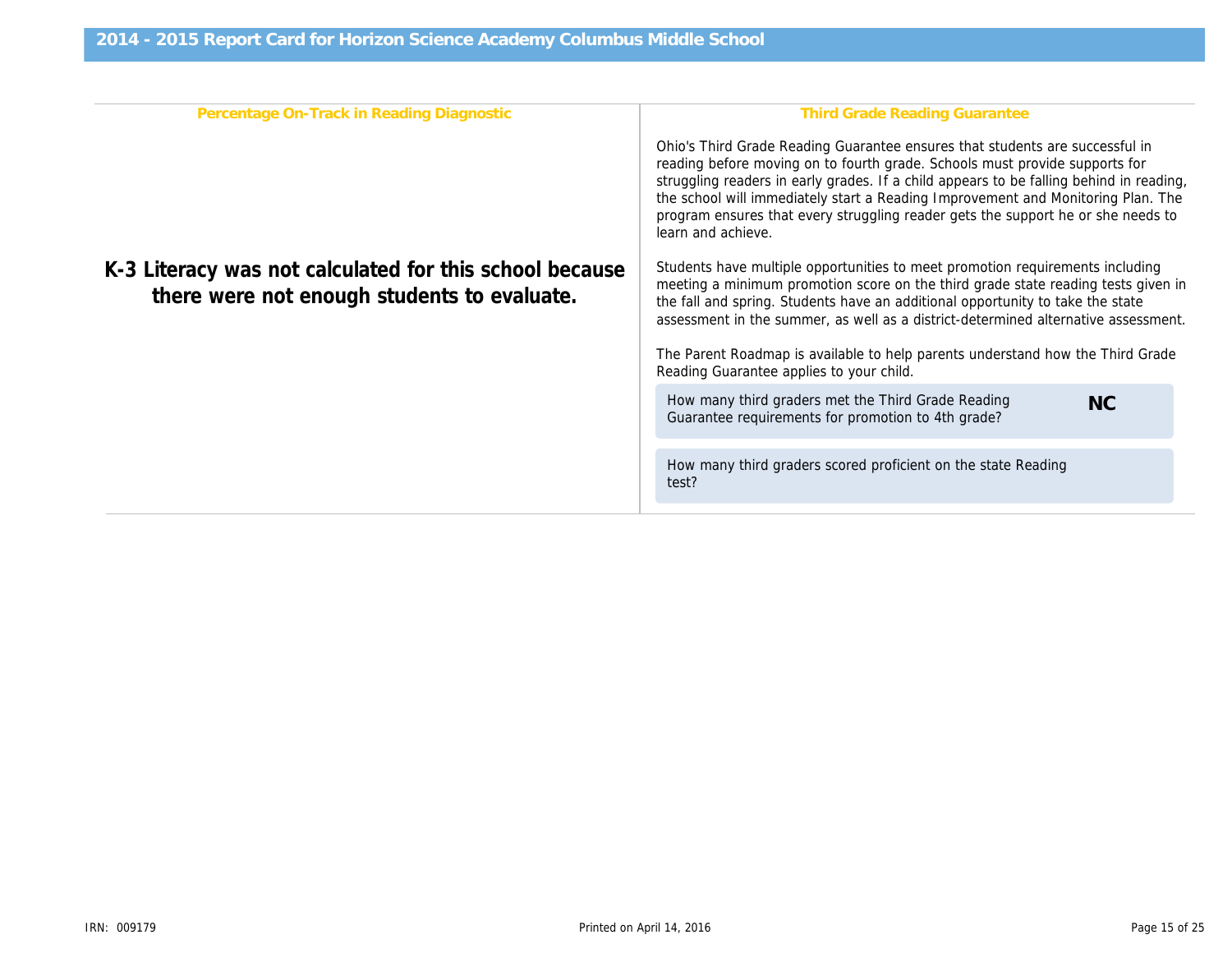# Prepared for Success

This grade answers the question – Are students who graduate from your school ready for college or a career? There are many ways to show that graduates are prepared. These are mainly ways to comming in



Note: These data represent students in the 4-year graduation rate, i.e. students who entered 9th grade in 2011.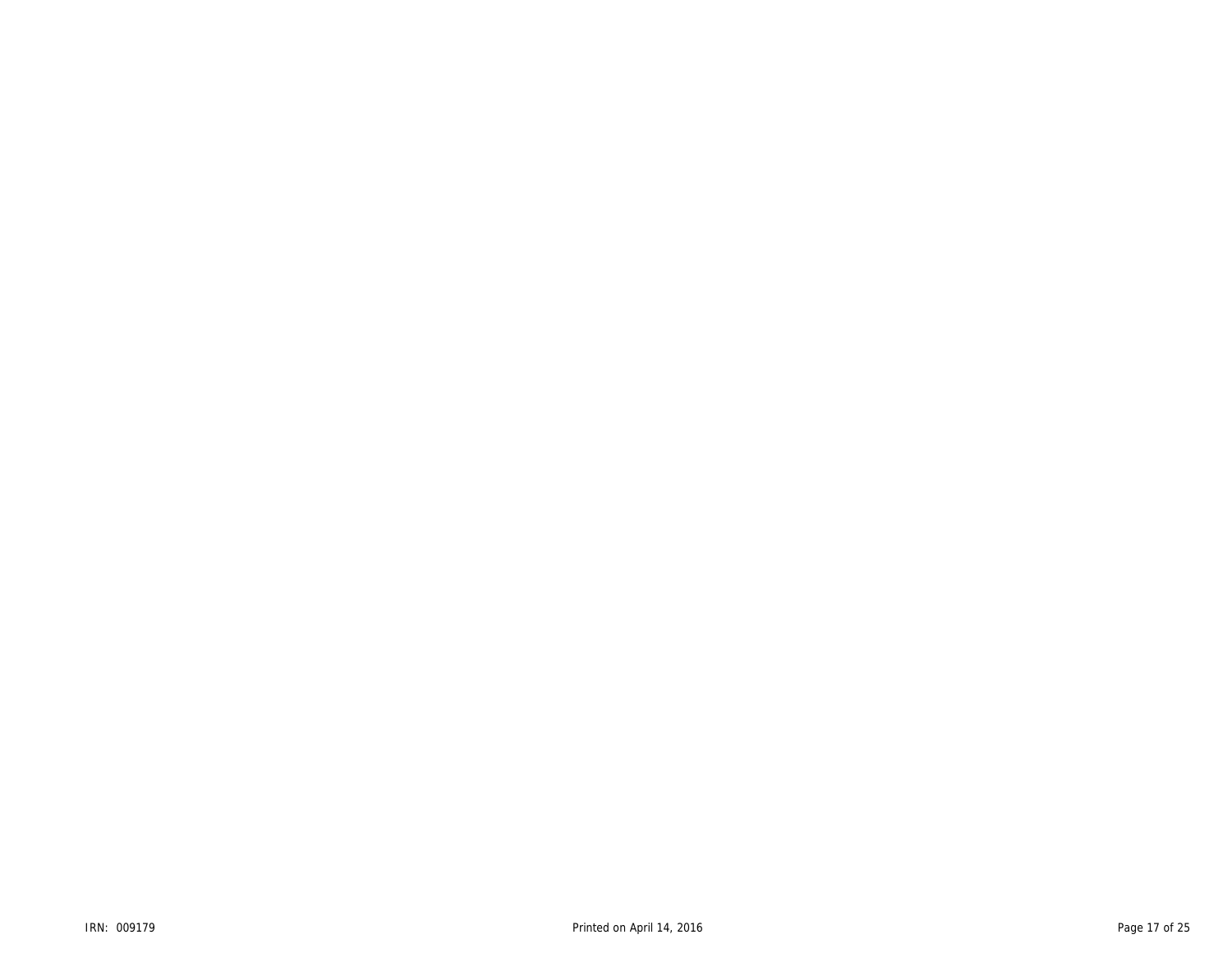Principal: Address: Okan Celiker 2350 Morse Rd Columbus OH 43229-5801

Phone: (614) 428-6564 Columbus City CTPD Career Technical Planning District:

Directory information current as of the 2014-2015 Report Card publication date.

## Your School's Students

| Average<br>Daily<br>Enrollment: |                                    |                           | Enrollment by S |
|---------------------------------|------------------------------------|---------------------------|-----------------|
| 431                             | Am. Indian / Alaskan Native        | Enrollment #<br><b>NC</b> | Enrollment %    |
|                                 | Asian or Pacific Islander          | 12                        | 2.7%            |
| Number of                       | Black, Non-Hispanic                | 375                       | 86.8%           |
| <b>Limited English</b>          | Hispanic                           | 13                        | 3.1%            |
| Proficiency<br><b>Students</b>  | Multiracial                        | N <sub>C</sub>            |                 |
| <b>Excluded from</b>            | White, Non-Hispanic                | 22                        | 5.2%            |
| Accountability                  | <b>Students with Disabilities</b>  | 35                        | 8.1%            |
| Calculations:                   | Economically Disadvantaged         | 430                       | 99.6%           |
|                                 | <b>Limited English Proficiency</b> | 43                        | 9.9%            |
| --                              | Migrant                            | <b>NC</b>                 |                 |
|                                 |                                    |                           |                 |

# Enrollment by Subgroup

NC = Not Calculated because there are fewer than 10 in the group

State and federal law require an annual assessment of Limited English Proficient (LEP) students to measure their English language proficiency. The Ohio Test of English Language Acquisition (OTELA) is the assessment used in Ohio to gauge LEP students' growth in learning English. For information about your district's OTELA results, see the Department of Education's web site at http://education.ohio.gov.

 $\Delta$ verage and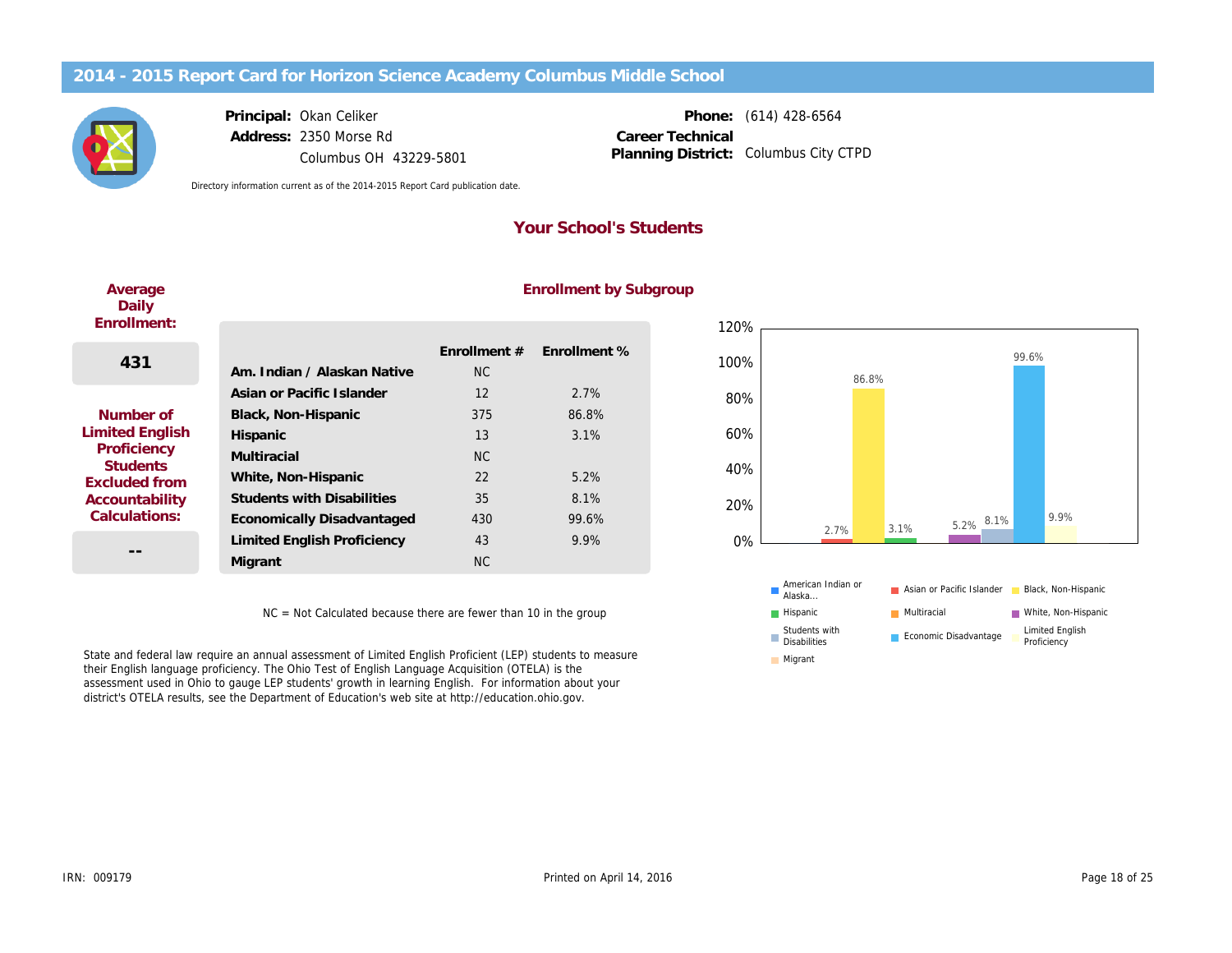#### Attendance Rate

|             | <b>All Students</b>                | 95.3%     |
|-------------|------------------------------------|-----------|
|             | Am. Indian / Alaskan Native        | <b>NC</b> |
| Chronic     | Asian or Pacific Islander          | 97.2%     |
| Absenteeism | Black, Non-Hispanic                | 95.4%     |
| Rate:       | Hispanic                           | 95.9%     |
|             | <b>Multiracial</b>                 | NC.       |
| 13.7%       | White, Non-Hispanic                | 91.3%     |
|             | <b>Students with Disabilities</b>  | 93.3%     |
|             | Economic Disadvantage              | 95.3%     |
|             | <b>Limited English Proficiency</b> | 95.3%     |
|             | Migrant                            | <b>NC</b> |
|             | Male                               | 94.8%     |
|             | Female                             | 95.7%     |

NC = Not Calculated because there are fewer than 10 in the group

Attendance Rate is not shown if

ļ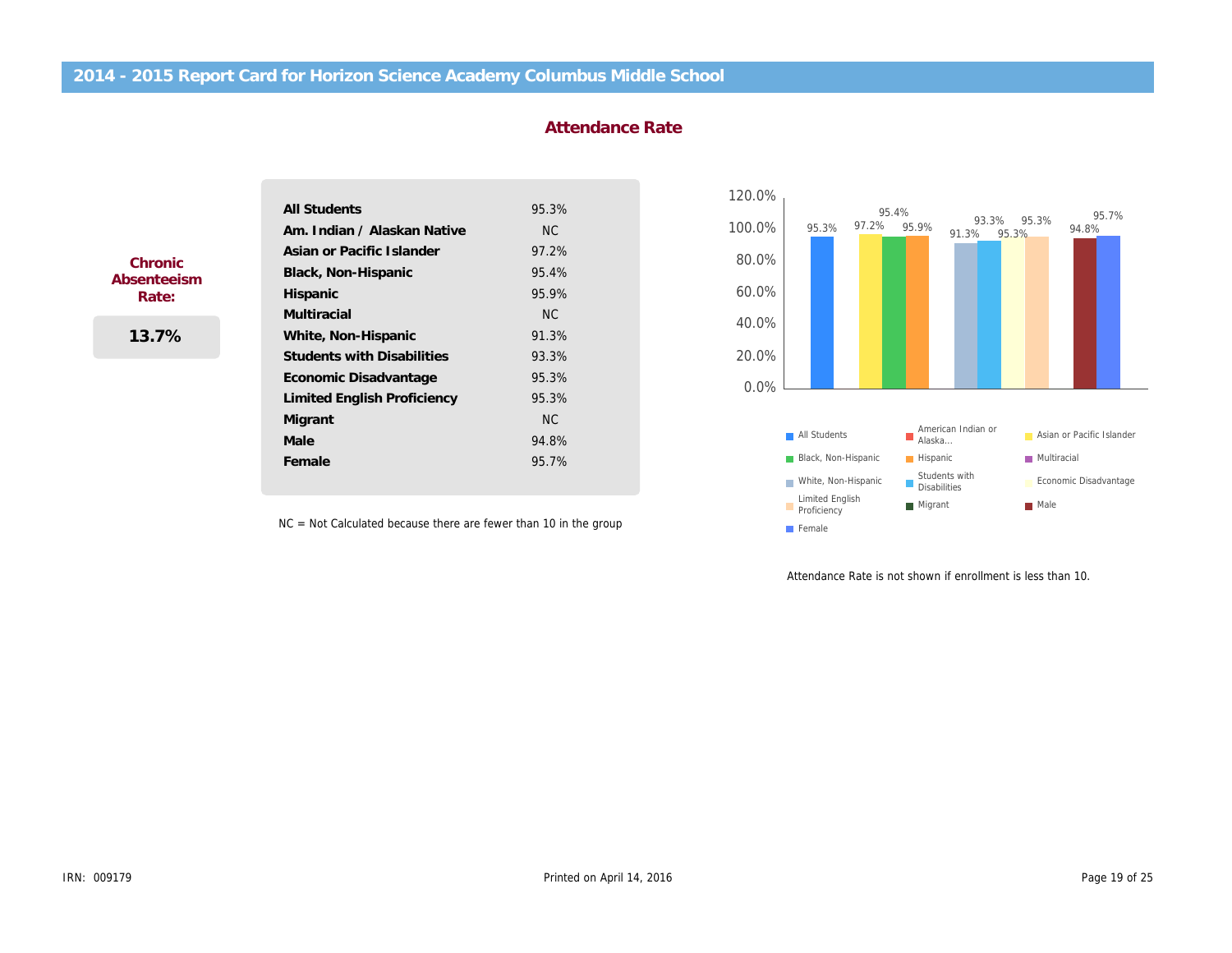#### Mobility Rates by Subgroup

|                                   | Student Mobility % |
|-----------------------------------|--------------------|
| All Students                      | $0.0\%$            |
| Am. Indian / Alaskan Native       | NC.                |
| Asian or Pacific Islander         | $0.0\%$            |
| Black, Non-Hispanic               | $0.0\%$            |
| Hispanic                          | $0.0\%$            |
| Multiracial                       | $0.0\%$            |
| White, Non-Hispanic               | $0.0\%$            |
| <b>Students with Disabilities</b> | $0.0\%$            |
| Economically Disadvantaged        | $0.0\%$            |
| Limited English Proficiency       | $0.0\%$            |
| Migrant                           | NC.                |

A mobility rate chart ca displayed for this school either there are not en students to evaluate i subgroup or all calculate are 0.0%.

NC = Not Calculated because there are fewer than 10 in the group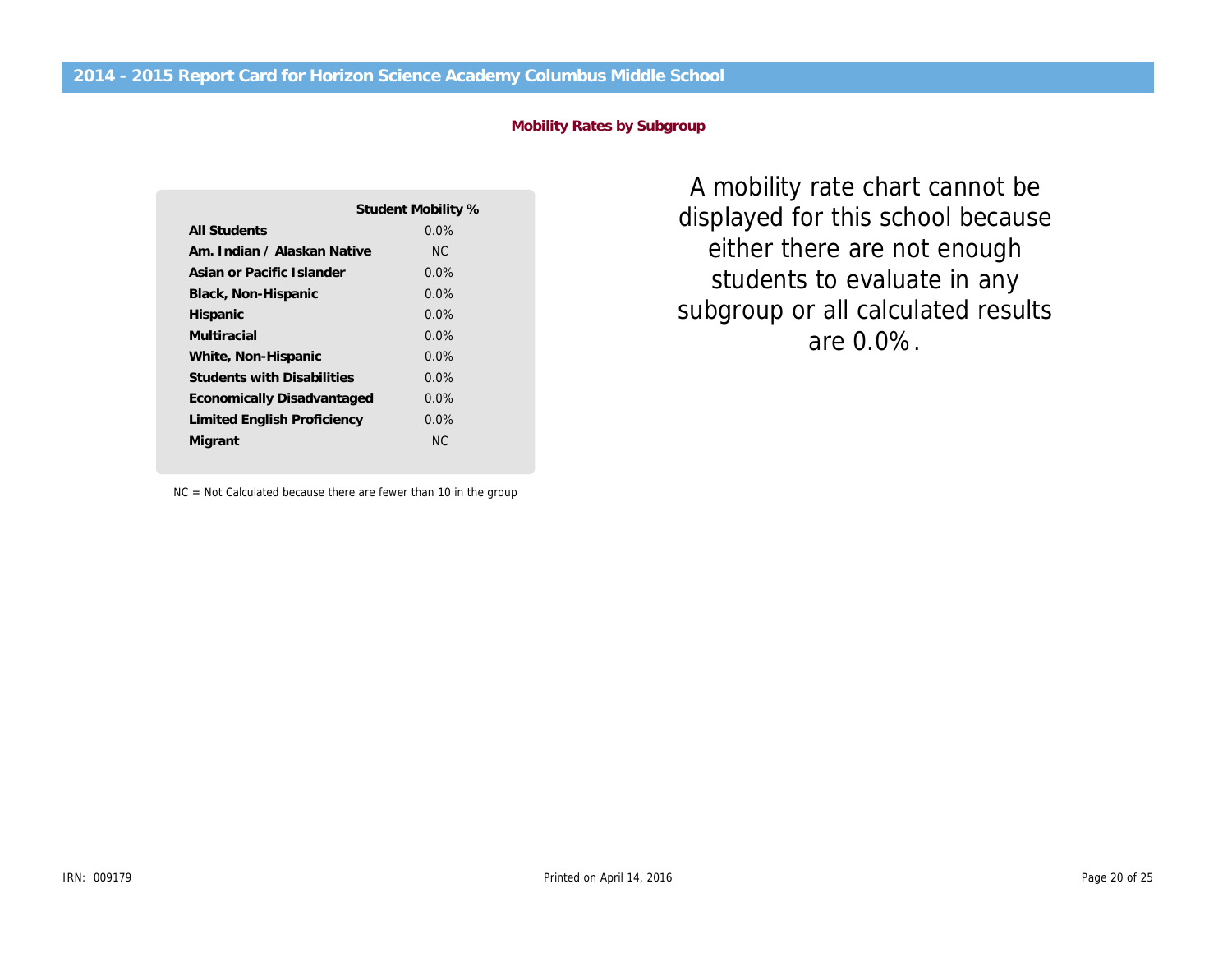### Your School's Teachers

# Number of Teachers by Pr

| Your School's Poverty Status: High                                                                                                                                        | Your School | <b>Your District</b>                        | <b>General Education</b>         |  |
|---------------------------------------------------------------------------------------------------------------------------------------------------------------------------|-------------|---------------------------------------------|----------------------------------|--|
|                                                                                                                                                                           |             |                                             | Gifted and Talented              |  |
| Percentage of teachers with at least a Bachelor's Degree                                                                                                                  | 100.0       |                                             | <b>Career-Technical Programs</b> |  |
| Percentage of teachers with at least a Master's Degree                                                                                                                    | 33.3        | $- -$                                       | Art Education K-8                |  |
| Percentage of core academic subject and elementary                                                                                                                        |             | $\mathbf 0$<br>$\qquad \qquad \blacksquare$ | Music Education K-8              |  |
| classes not taught by Highly Qualified Teachers                                                                                                                           |             |                                             | Physical Education K-8           |  |
| Percentage of core academic subject and elementary                                                                                                                        | 100         | $- -$                                       | <b>ELL Instructional Program</b> |  |
| classes taught by properly certified teachers                                                                                                                             |             |                                             | Special Education                |  |
| Percentage of core academic subject elementary and<br>secondary classes taught by teachers with temporary,<br>conditional or long-term substitute certification/licensure | 4.5         | $\qquad \qquad \blacksquare$                |                                  |  |
| Lead or Senior Teachers:                                                                                                                                                  | 0.0         | 0.0                                         |                                  |  |

A district's high-poverty schools are those ranked in the top quartile based on the percentage of economically disadvantaged students. Low-poverty schools are those ranked in the bottom quartile bas<br>on the percentage of ec

NC = Not Calculated because there are fewer than 10 in the group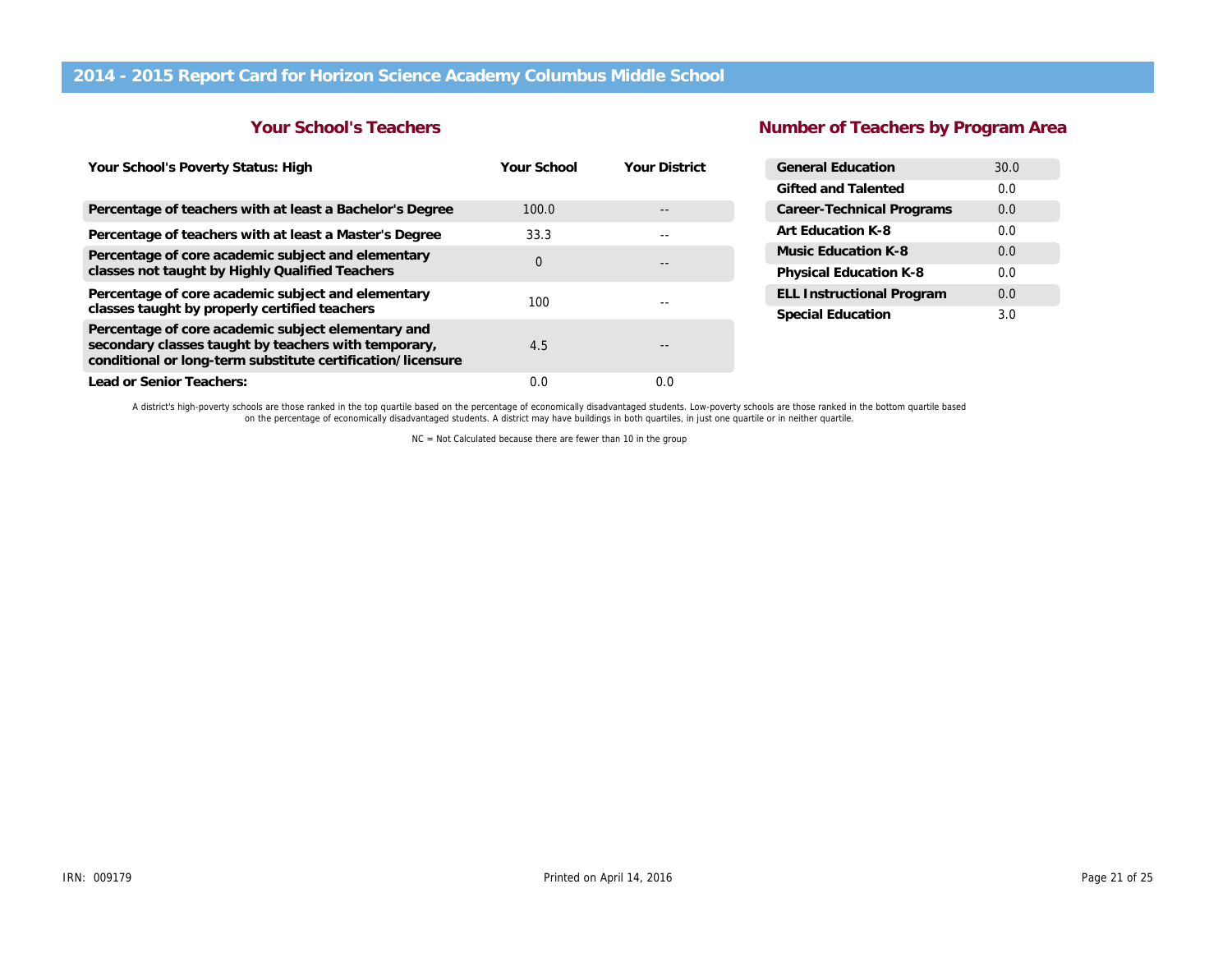Teacher Evaluations

### Wellness and Physical Education

The extent to which students are successful in meeting the benchmarks contained in Ohio's physical education standards

Moderate Success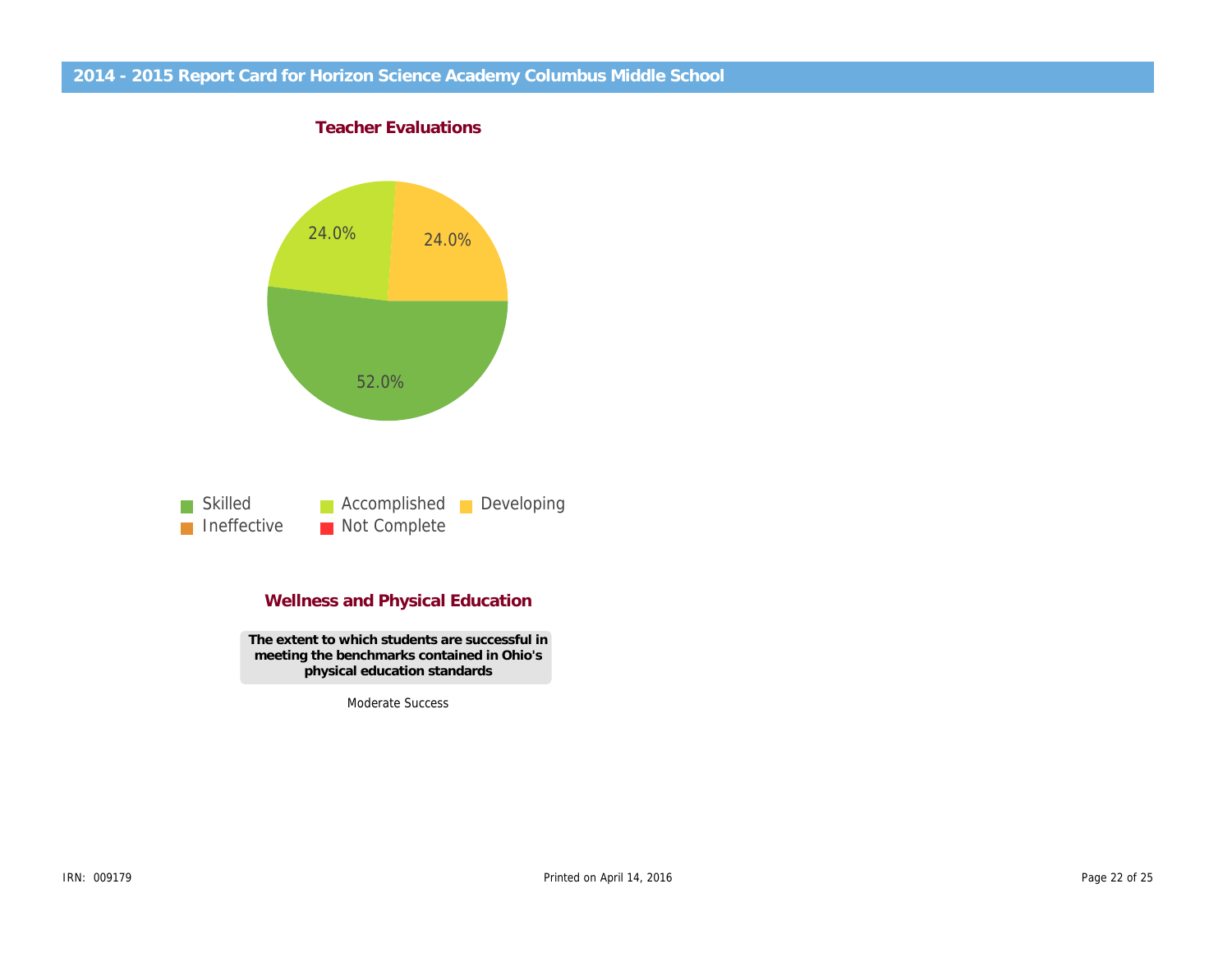# Financial Data

These measures answer several questions about spending and performance. How much is spent on Classroom instruct much, on average, is spent on each student? What is the source of the revenue? How do these measures compare to o and schools?

Comparison Group: Community Schools with Enrollment between 150 and 499

# Classroom Spending Data What percent of funds are spent on classroom instruction? 50.6% How does this school rank in comparison to other schools of similar size? 117 out of 187 Percentage Spent for Non-Classroom Instruction 49.4% Rank in comparison group for highest % spent 68 out of 187 School Comparison Group State Classroom Instruction Non-Classroom Instruction A rank of 1 indicates the highest percent spent on classroom instruction. Spending per Pupil Data School Operating Spending per Pupil \$8,206 Classroom Instruction \$4,154 Non-Classroom Spending \$4,052 Horizon Science Academy Columbus Middle School community schools with the lowest operating expend Horizon Science Academy Columbus Middle School community schools with the highest academic perfo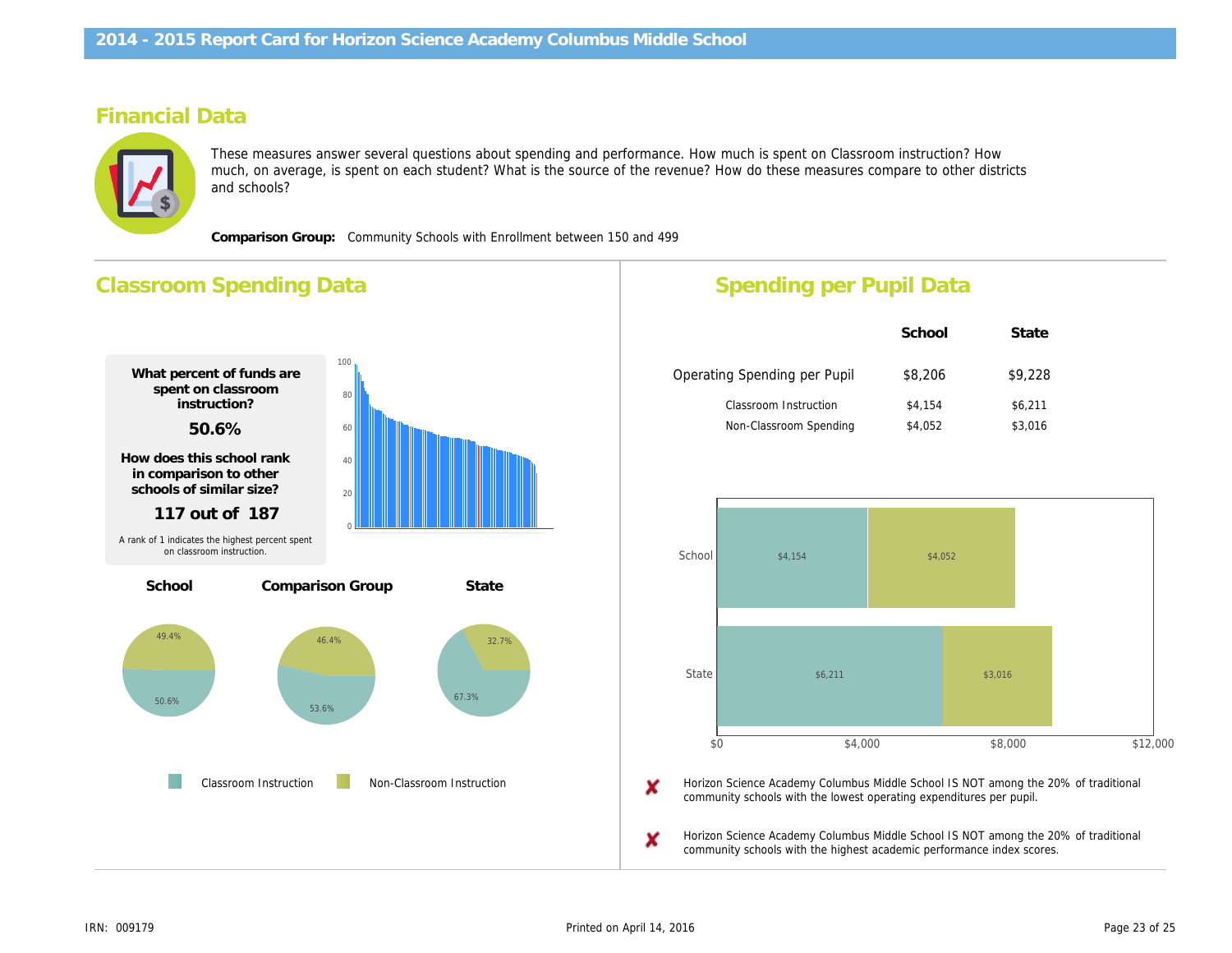# Spending and Performance

This measure answers the question – what is the relationship of average spending per student to performance, and how does that compare to similar districts and schools?

Comparison Group

All Community &

Performance Index Performance Index

Spending per Pupil Spending pe The quadrant lines on these graphs represent the statewide average performance index score and the statewide average spending per pupil for all Com